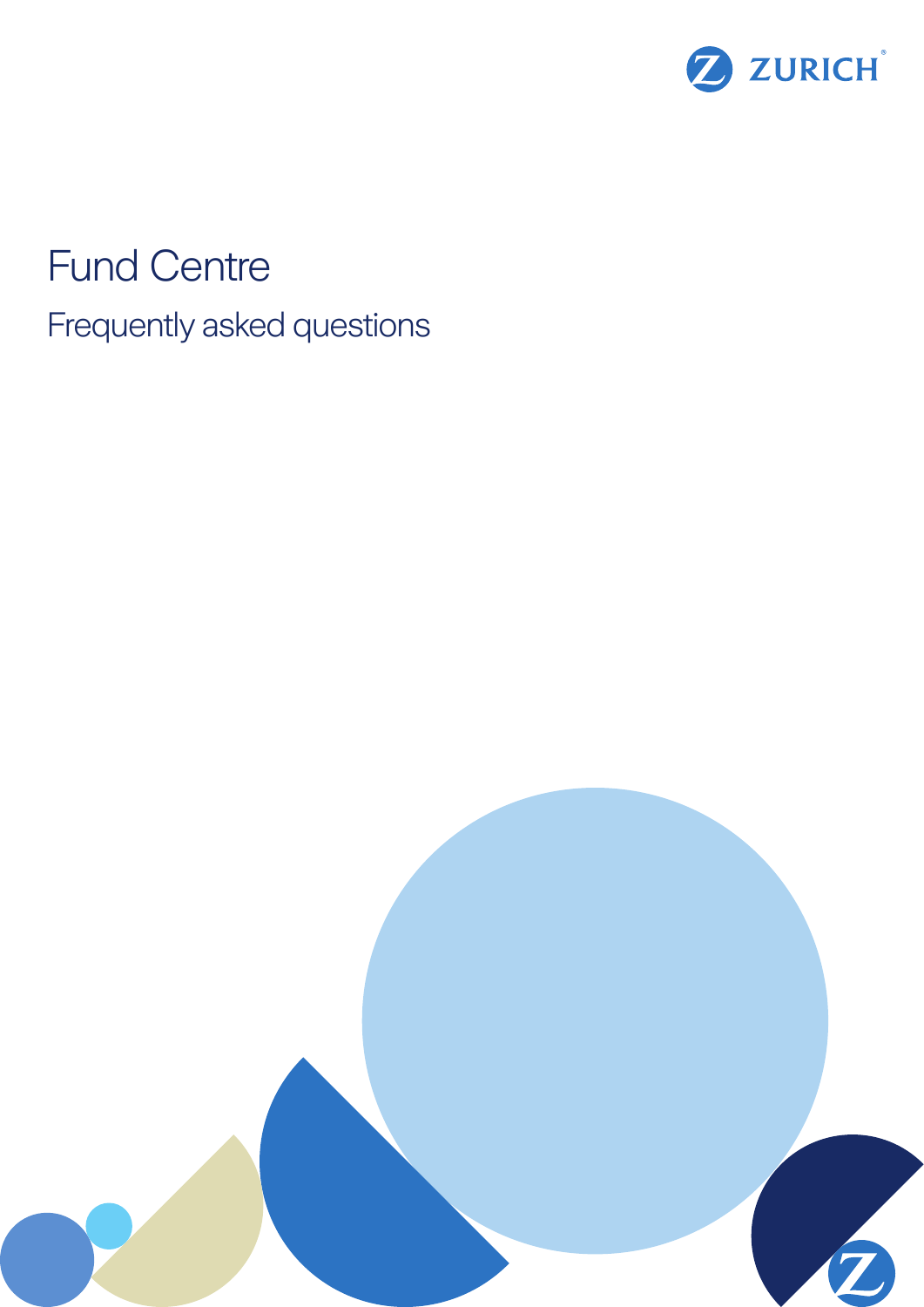

# Introduction

This document will help you answer some common questions that may come up when using the Fund Centre. To help you navigate your way through this document, we have categorised the questions into the different areas and functionality of the Fund Centre.

# Where do I go if I need help?

A user guide is available. This guide provides step-by-step instructions and includes screen shots to make it as clear as possible.

### Where is the user guide found?

Please refer to the library section of Zurich International online (ZIO).

# How is the Fund Centre maintained?

Zurich International Life Limited (Zurich) is responsible for ensuring the Fund Centre shows the most up-todate funds as well as those available to specific plans. The dedicated team will also regularly review the available range by adding new funds or by closing funds.

# Fund Centre home page

#### When I 'Select currency' on the Fund Centre home page, does this currency calculation feed through to the performance data on the fund factsheets?

No. The performance data on the fund factsheets is calculated in the fund currency. The product scan tool will calculate performance data based on the currency selected on the short list home page. The currency used to calculate performance data is stated in the source of the relevant performance table or chart.

#### When selecting performance in different currency options, how does the Fund Centre calculate currency conversions?

FE, the data provider for the Fund Centre, calculate currency conversions based on exchange rates they receive from Morningstar, providers of real time data feeds.

#### What is the FE Crown rating?

The FE Crown rating is a quantitative based ratings system founded on historical performance, volatility and consistency. Funds are ranked against a relative benchmark chosen by FE with the lowest rated funds carrying a single crown, and the highest awarded five crowns. Funds without a three year track record are not rated. However, in some cases a rating is applied to funds whose underlying fund carries a three year track record. FE Crown ratings are produced solely by FE and its accuracy or completeness cannot be guaranteed.

Crown ratings are calculated at a fund level basis and apply to all share classes or series of a fund. The driver or primary unit of the fund is used to calculate the rating.

#### What does alpha, beta and sharpe ratio mean in the risk and ratings section?

**Alpha** – measures how much, if any, of this extra risk helped the fund outperform its corresponding benchmark, taking into account the fund's exposure to market risk (as measured by beta). It establishes if the fund's returns outperformed the markets, given the same amount of risk. For example, if a fund has an alpha of one, it means that the fund outperformed the benchmark by 1%. A fund with a negative alpha indicates that the fund underperformed for the amount of extra, fund specific risk that was taken.

**Beta** – determines the volatility (risk) of a fund in comparison to that of its index or benchmark. It is a measure of a fund's sensitivity to market movements and the beta of a market is one by definition.

So any stock with a high beta is more volatile than the market and conversely a fund with a lower beta is expected to rise and fall more slowly than the market. A conservative investor whose main objective is to preserve their investments would look for funds with a low beta, whereas investors who are more aggressive and willing to take on more risk would look for high beta funds.

**Sharpe ratio** – the principal of this ratio is to see how much additional return is being received for the additional volatility of holding the risky asset versus a risk free asset. In simple terms, it tells us if a fund's returns are due to smart investment decisions by the fund manager or a result of excess risk. Even though one fund may outperform other funds in its sector, it only becomes a good investment if the higher returns generated don't come with too much additional risk. The higher the Sharpe ratio, the better its risk adjusted performance has been. Please note that these measures are based on total return and are annualised over three years, to last month end.

#### Can I download all the fund prices and performance into an excel spreadsheet?

Yes, you can download a selection of funds or the entire range. You can also download up to 25 funds to a pdf document. Simply click on the Excel or pdf button at the top of the screen. You will then be given the option to download all or a selection of data from the Fund Centre.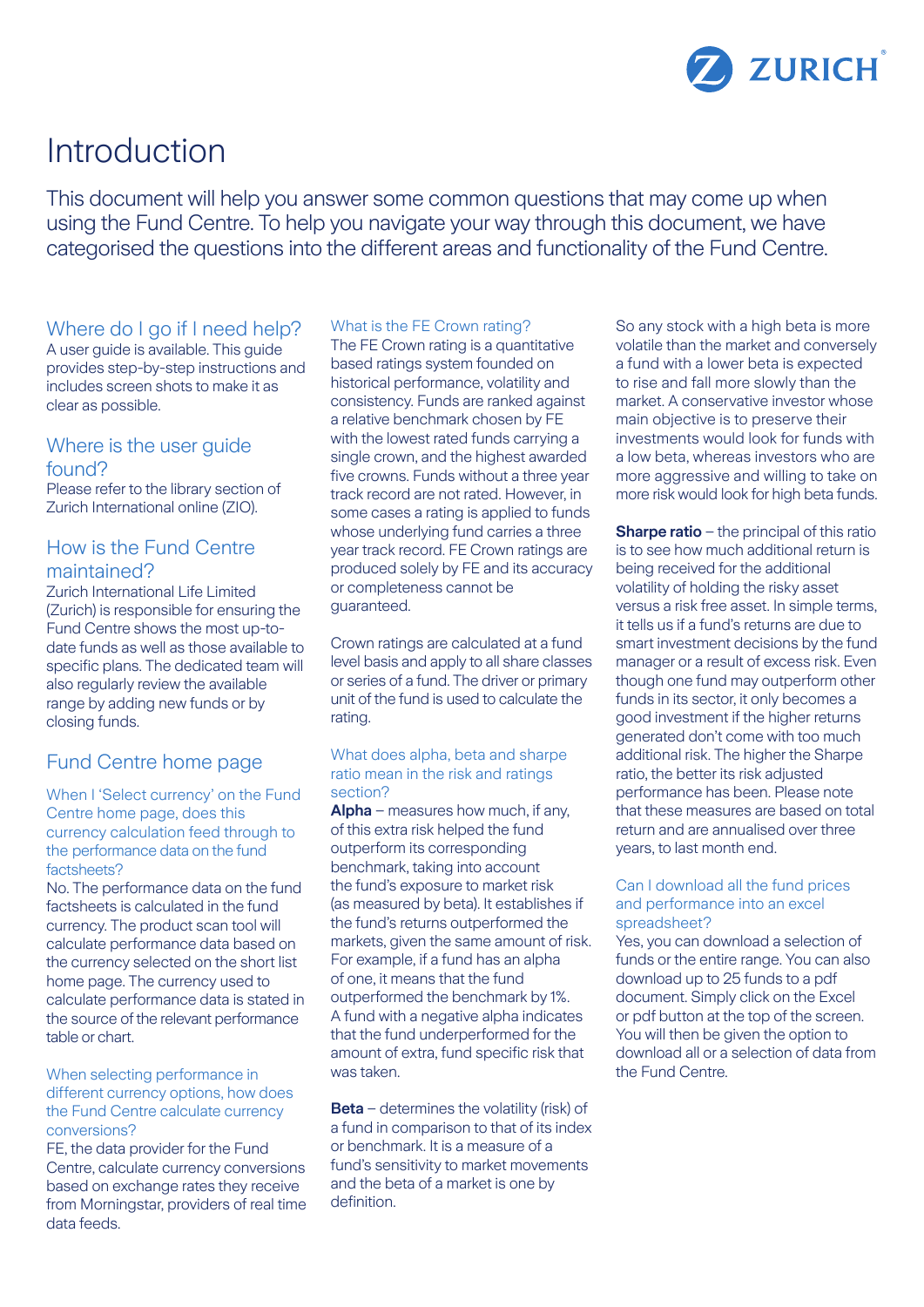#### Why would there be missing performance data for some of the funds?

Performance data will not show if the fund has been launched later than the performance period chosen. Some funds have only a short performance track record. The 'Launch date' column within the performance tabs on the home page will show you when the fund launched.

#### How will I know what the latest prices are?

The Fund Centre home page automatically opens with the 'Prices' information tab showing. Prices displayed are fund 'valuation date' prices utilised for unit transactions on the following working day.

#### Within the charges information tab. what are the 'discounted initial charge' column and the 'ZIL management charge' column?

Zurich's discounted initial charge is the level at which customers investing through Zurich's corporate savings plans are charged on their initial investment. The charge is discounted due to the strength of our buying power with fund houses as a large financial organisation.

The Zurich management charge is a charge assigned to Zurich's mirror fund range which is not currently available on the IPP.

The fund annual management charge (AMC) is the annual management charge linked to each fund and is reflective of the institutional share class offered.

# Charting tool

#### Can I measure performance against an index or benchmark?

Yes. The chart function allows you to plot up to ten 'instruments' (i.e. individual funds, sectors, indices) against your chosen fund. And within the product scan you can choose your own index or benchmark to measure against the performance of your portfolio.

# **Factsheets**

On the factsheets and product scan, why do discrete performance period end dates differ to the end dates for the cumulative performance information?

This is because discrete performance tables are only updated at quarterly intervals whereas cumulative performance is updated monthly.

#### Why do some factsheets show benchmark information while other funds do not?

In all cases where a benchmark is available the Fund Centre will show benchmark information. In some cases benchmarks are not provided by the fund manager and therefore cannot be shown and in some cases FE do not own the specific benchmark index. For example the Zurich managed funds have composite benchmarks and one of the indices that makes up these benchmarks is not owned by FE.

# Product scan

#### How many funds can be built into the product scan?

A maximum of 20 funds can be passed through to the product scan function. A warning message will let you know if you exceed this limit.

#### Will the product scan show individual fund performance as well as the portfolio's performance?

No. The product scan only shows the combined performance of the portfolio against an index or benchmark. Performance is shown in chart form as well as tabular form (cumulative and discrete performance). It also shows the top ten holdings of the portfolio and splits it down into the percentage each of the funds held in the portfolio contributes to that holding. Pie charts display asset allocation, sector and geographical representation of the portfolio where data is available.

In the stock overlap section within the product scan report why would there be only one fund listed under a stock holding?

The stocks listed in the stock overlap holdings section of the product scan report refer to the top ten holdings listed on the first page of the report. This section will show where a top ten stock is held within the portfolio, be it in one fund or in numerous funds. If a stock is held within more than one fund, each fund will be listed beneath it. This suggests that there may be some overexposure to that particular holding within the portfolio. Where just one fund is listed under a particular stock no overlap occurs.

#### In the product scan, why does 'unknown' sometimes appear?

In some cases top ten holdings, asset allocation and regional and sector splits are not provided to FE by the fund managers. If this is the case with a particular fund that has been included in a portfolio it will filter through to the product scan and 'Unknown' will appear in that particular field. FE strive to provide complete data information where possible and employs a factsheets team who focus solely on obtaining this data where possible.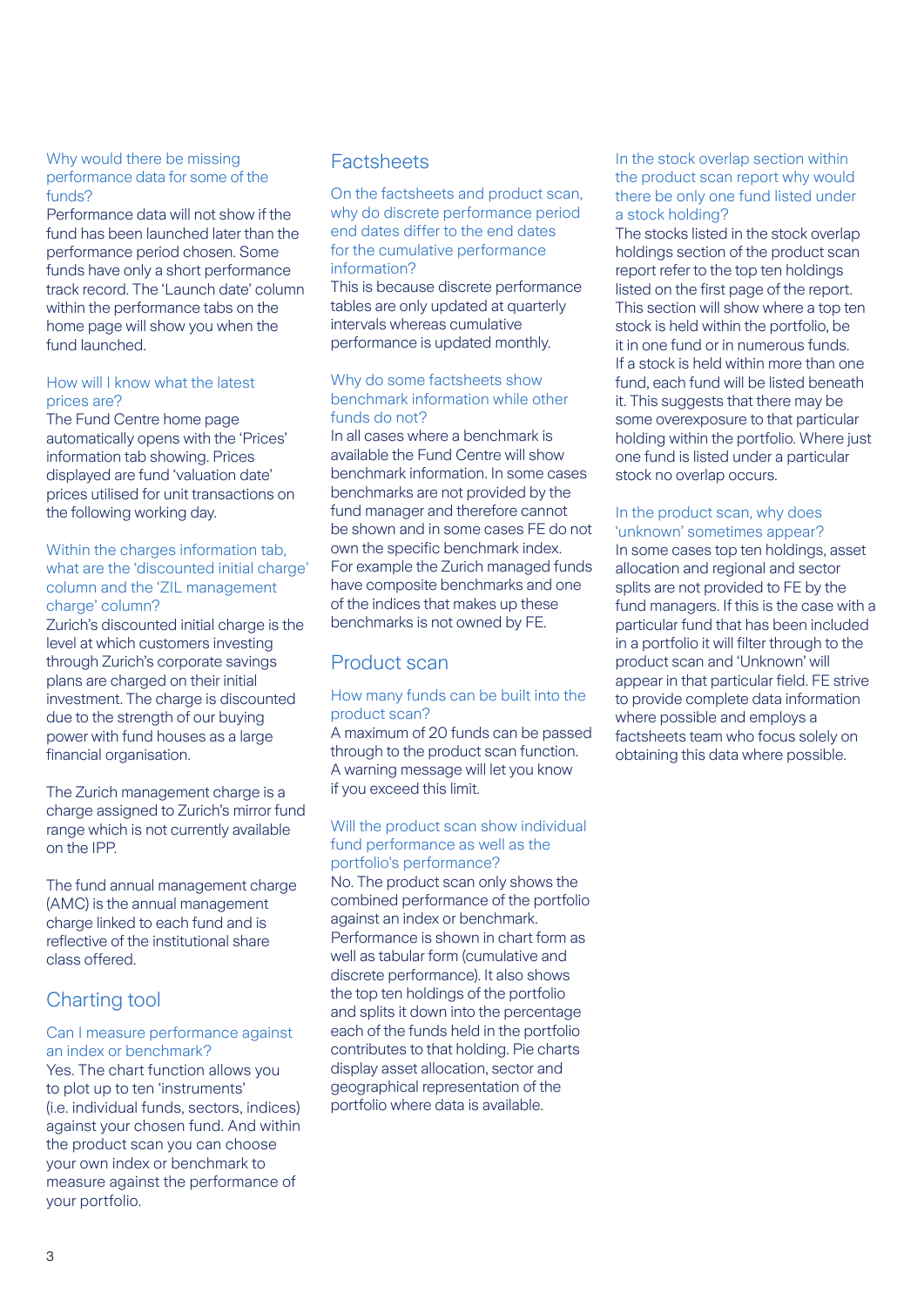# FE Sector Definitions

| <b>Sector name</b>             | <b>Definition</b>                                                                                                                                                                                                                                                                                                                                                                                                                                                                                                                                                                                                                                                                                                                                       |
|--------------------------------|---------------------------------------------------------------------------------------------------------------------------------------------------------------------------------------------------------------------------------------------------------------------------------------------------------------------------------------------------------------------------------------------------------------------------------------------------------------------------------------------------------------------------------------------------------------------------------------------------------------------------------------------------------------------------------------------------------------------------------------------------------|
| Asia Pacific including Japan   | Funds which invest at least 80% of their assets in Asia Pacific equities and which include Japanese<br>equities. Asia Pacific includes all countries in the FTSE World Asia Pacific index. Not to include<br>funds which would otherwise qualify for the Japan equity sector.                                                                                                                                                                                                                                                                                                                                                                                                                                                                           |
| <b>Balanced Managed</b>        | Funds in this sector are required to have a range of different investments. However, there is scope<br>for funds to have a high proportion in company shares (equities). The fund must have between 40%<br>and 85% invested in company shares. Maximum 85% equity exposure (including convertibles).<br>Minimum 40% equity exposure. No minimum fixed income or cash requirement. Minimum 50%<br>investment in established market currencies (USD, GBP & EUR) of which 25% must be sterling.<br>Sterling requirement includes assets hedged back to sterling.                                                                                                                                                                                           |
| <b>Cautious Managed</b>        | Funds in this sector are required to have a range of different investments. The fund must have<br>between 20% and 60% invested in company shares (equities). At least 30% of the fund must be in<br>fixed income investments (for example, corporate and Government bonds) and/or 'cash'<br>investments. 'Cash' can include investments such as current account cash, short-term fixed<br>income investments and certificates of deposit. Maximum 60% equity exposure (including<br>convertibles). Minimum 20% equity exposure. Minimum 30% fixed income and cash. Minimum 60%<br>investment in established market currencies (USD, GBP & EUR) of which 30% must be sterling.<br>Sterling requirement includes assets hedged back to sterling.          |
| <b>Commodity &amp; Energy</b>  | Funds that invest at least 80% of their assets in commodity and/or energy related securities.                                                                                                                                                                                                                                                                                                                                                                                                                                                                                                                                                                                                                                                           |
| <b>Currency funds</b>          | Funds which invest at least 95% of their assets in money market instruments.                                                                                                                                                                                                                                                                                                                                                                                                                                                                                                                                                                                                                                                                            |
| Defensive Managed              | Funds in this sector are required to have a range of different investments. Up to 35% of the fund<br>can be invested in company shares (equities). At least 45% of the fund must be in fixed income<br>investments (for example, corporate and government bonds) and/or 'cash' investments. 'Cash' can<br>include investments such as current account cash, short-term fixed income investments and<br>certificates of deposit. Maximum 35% equity exposure (including convertibles). No minimum equity<br>requirement. Minimum 45% investment grade fixed income and cash. Minimum 80% investment in<br>established market currencies (USD, GBP & EUR) of which 40% must be sterling. Sterling<br>requirement includes assets hedged back to sterling. |
| <b>Distribution</b>            | Funds in this sector return a yield on the underlying portfolio of at least 110% of the FTSE All Share<br>yield (net of tax). Maximum of 60% total equity (including preference shares, permanent interest<br>bearing shares and convertibles). Minimum of 20% total equity. Minimum of 50% sterling based<br>assets (including fixed interest hedged back to sterling). Fixed interest defined as government<br>sovereign bonds and corporate bonds.                                                                                                                                                                                                                                                                                                   |
| Europe excluding UK            | Funds which invest at least 80% of their assets in equities quoted on European stock markets, but<br>which normally hold no equities quoted on the UK stock market. Europe includes all countries in the<br>FTSE World Europe/MSCI Europe indices.                                                                                                                                                                                                                                                                                                                                                                                                                                                                                                      |
| Europe including UK            | Funds which invest at least 80% of their assets in equities quoted on UK and European stock<br>markets. Not to include funds which would otherwise qualify for a UK equity sector. Europe<br>includes all countries in the FTSE World Europe/MSCI Europe indices.                                                                                                                                                                                                                                                                                                                                                                                                                                                                                       |
| <b>Flexible Managed</b>        | The funds in this sector are expected to have a range of different investments. However, the fund<br>manager has significant flexibility over what to invest in. There is no minimum or maximum<br>requirement for investment in company shares (equities) and there is scope for funds to have a high<br>proportion of shares. The manager is accorded a significant degree of discretion over asset<br>allocation and is allowed to invest up to 100% in equities at their discretion. No minimum equity<br>requirement. No minimum fixed income or cash requirement. No minimum currency requirement.                                                                                                                                                |
| <b>Global Emerging Markets</b> | Funds which invest at least 80% of their assets in equities from emerging markets, as defined by<br>the FTSE All World Index Indices, without geographical restriction.                                                                                                                                                                                                                                                                                                                                                                                                                                                                                                                                                                                 |
| <b>Global Equities</b>         | Funds which invest at least 80% of their assets in equities. Funds must be invested in more than<br>one equity region. Not to include funds which would otherwise qualify for the global emerging<br>markets equity sector.                                                                                                                                                                                                                                                                                                                                                                                                                                                                                                                             |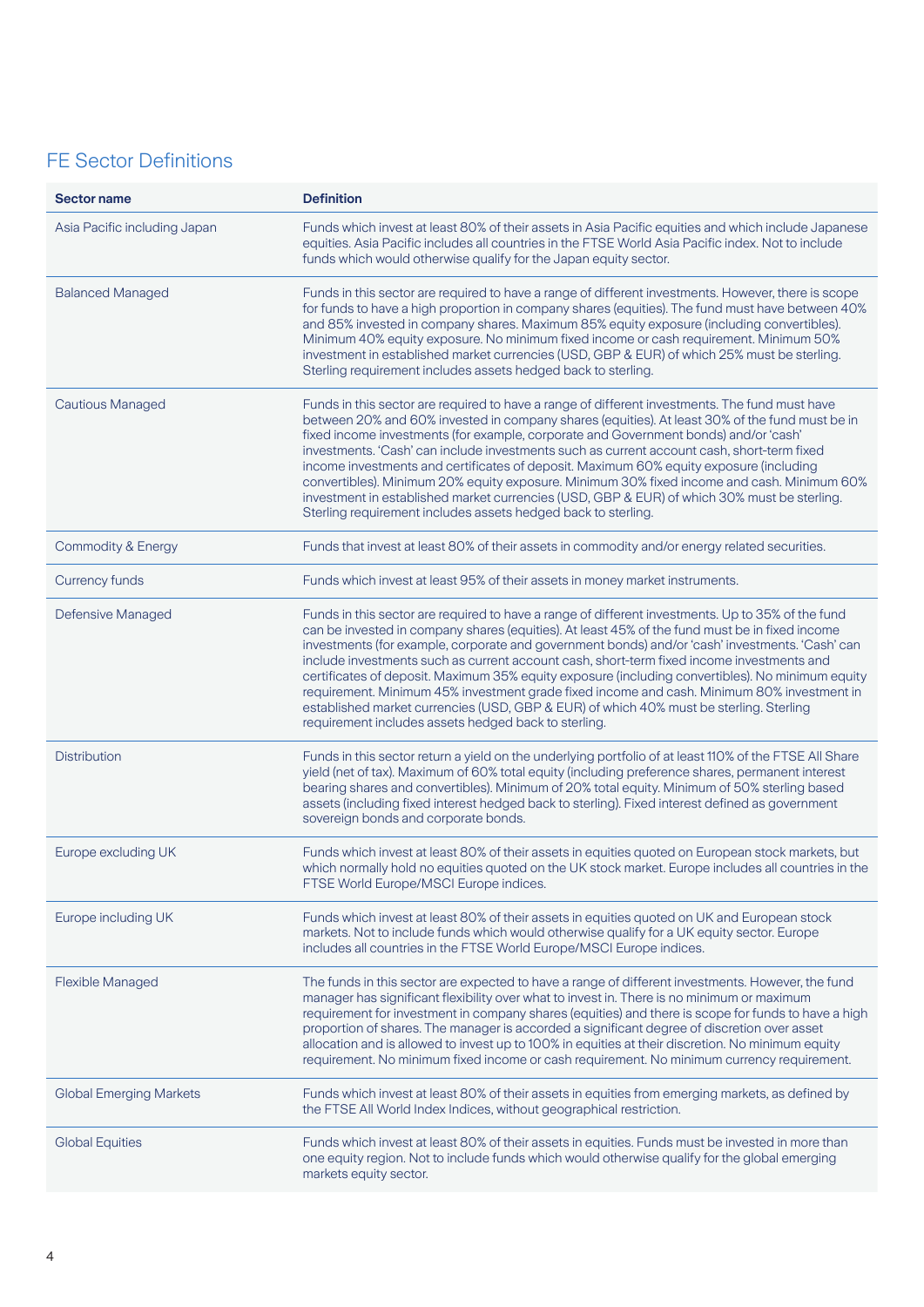| <b>Sector name</b>                   | <b>Definition</b>                                                                                                                                                                                                                                                                                                                                                                                                                                                                                                                                                |
|--------------------------------------|------------------------------------------------------------------------------------------------------------------------------------------------------------------------------------------------------------------------------------------------------------------------------------------------------------------------------------------------------------------------------------------------------------------------------------------------------------------------------------------------------------------------------------------------------------------|
| <b>Global Fixed Interest</b>         | Funds which invest at least 80% of their assets in non-UK broad investment grade fixed interest<br>securities. Fixed interest defined as government sovereign bonds and corporate bonds.<br>Preference shares, permanent interest bearing shares (PIBs) and convertibles are not treated as<br>fixed interest investments.                                                                                                                                                                                                                                       |
| Global High Yield                    | Funds which invest at least 80% of their assets in non-UK fixed interest securities. Funds which<br>invest at least 50% of their assets in sub investment grade and/or emerging market fixed interest<br>securities, without geographical restriction. Fixed interest securities defined as Government<br>sovereign bonds, local authority bonds, supranational bonds and corporate bonds, convertibles,<br>preference shares and permanent interest bearing shares.                                                                                             |
| <b>Global Property</b>               | Funds that invest at least 80% of their assets in direct property and property securities. Minimum<br>50% non-UK assets.                                                                                                                                                                                                                                                                                                                                                                                                                                         |
| Japan                                | Funds which invest at least 80% of their assets in equities quoted on the Japanese stock market.                                                                                                                                                                                                                                                                                                                                                                                                                                                                 |
| <b>Money Market</b>                  | Funds which invest at least 95% of their assets in sterling (or hedged back to sterling) money<br>market instruments. Money market instruments are defined as cash and near cash, such as bank<br>deposits, certificates of deposit, and fixed interest securities or floating rate notes.                                                                                                                                                                                                                                                                       |
| <b>North America</b>                 | Funds which invest at least 80% of their assets in equities quoted on United States and Canadian<br>stock markets.                                                                                                                                                                                                                                                                                                                                                                                                                                               |
| Not Yet Assigned                     | A sector has not currently been assigned due to lack of information.                                                                                                                                                                                                                                                                                                                                                                                                                                                                                             |
| Property                             | Funds which invest in property on a global basis, whether physical property, property shares or a<br>mixture of the two.                                                                                                                                                                                                                                                                                                                                                                                                                                         |
| Protected/Guaranteed                 | Funds, other than money market funds, which principally aim to provide a return of a set amount of<br>capital back to the investor (either explicitly guaranteed or via an investment strategy highly likely to<br>achieve this objective) plus some market upside.                                                                                                                                                                                                                                                                                              |
| Specialist                           | Funds that have an investment universe that is not accommodated by any of the other ABI sectors.<br>As funds in this sector do not meet any pre-set parameters, these should not be compared on a<br>like-for-like basis.                                                                                                                                                                                                                                                                                                                                        |
| <b>Sterling Corporate Bond</b>       | Funds which invest at least 80% of their assets in sterling denominated (or hedged back to sterling)<br>broad investment grade corporate bond securities. This excludes preference shares, PIBs and<br>convertible securities.                                                                                                                                                                                                                                                                                                                                   |
| <b>Sterling High Yield</b>           | Funds which invest at least 80% of their assets in sterling denominated (or hedged back to sterling)<br>fixed interest securities. Funds which invest at least 50% of their assets in sub-investment grade<br>fixed interest securities, convertibles, preference shares and PIBs. Fixed interest securities defined<br>as government sovereign bonds, local authority bonds, supranational bonds and corporate bonds.                                                                                                                                           |
| <b>Sterling Other Fixed Interest</b> | Funds with investment policy permitting significant changes in asset allocation between broad<br>investment grade fixed interest securities and sub-investment grade fixed interest securities,<br>convertibles, preference shares and PIBs. Funds which invest at least 80% of their assets in<br>sterling denominated (or hedged back to sterling) fixed interest securities, convertibles, preference<br>shares and PIBs. Fixed interest securities defined as government sovereign bonds, local authority<br>bonds, supranational bonds and corporate bonds. |
| <b>UK All Companies</b>              | Funds which invest at least 80% of their assets in equities quoted on the UK stock market. Funds<br>have the primary objective of achieving capital growth or total return.                                                                                                                                                                                                                                                                                                                                                                                      |
| <b>UK Direct Property</b>            | Funds that normally invest at least 80% of their assets in UK property. Managers may occasionally<br>use property index certificates or other property instruments for up to 20% property investment.<br>UK property defined as real estate located within the UK.                                                                                                                                                                                                                                                                                               |
| <b>UK Equity Income</b>              | Funds which invest at least 80% of their assets in equities quoted on the UK stock market. Net of<br>tax yield on the underlying portfolio of at least 110% of the FTSE All Share yield.                                                                                                                                                                                                                                                                                                                                                                         |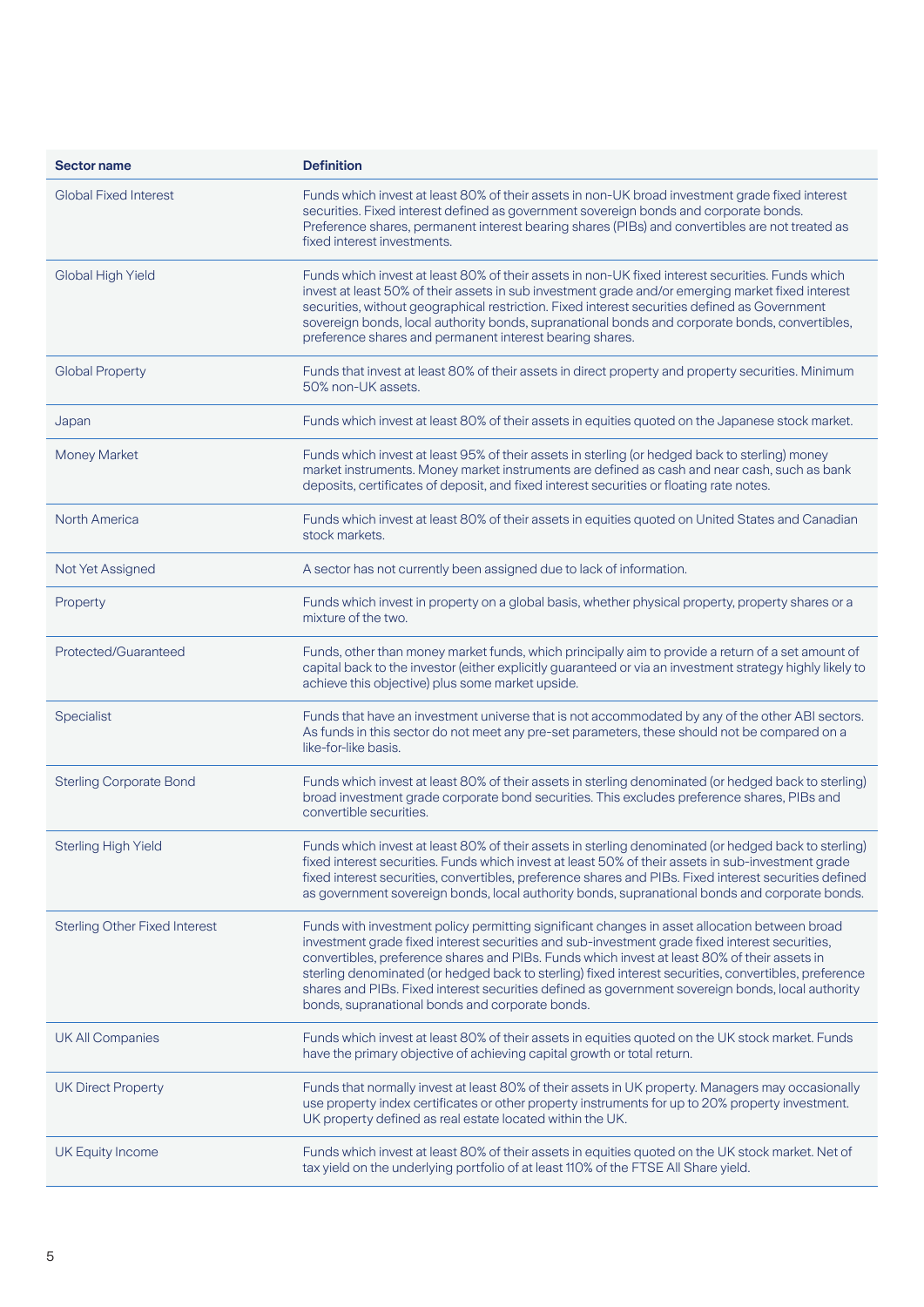| <b>Sector name</b>            | <b>Definition</b>                                                                                                                                                                                                                                                                                                                                                                                                                                                                                                                                                                                                                                                                                                                                                                           |
|-------------------------------|---------------------------------------------------------------------------------------------------------------------------------------------------------------------------------------------------------------------------------------------------------------------------------------------------------------------------------------------------------------------------------------------------------------------------------------------------------------------------------------------------------------------------------------------------------------------------------------------------------------------------------------------------------------------------------------------------------------------------------------------------------------------------------------------|
| <b>UK Fixed Interest</b>      | Funds which invest at least 80% of their assets in sterling denominated (or hedged back to sterling)<br>broad investment grade fixed interest securities. Fixed interest securities defined as Government<br>sovereign bonds, local authority bonds, supranational bonds and corporate bonds. Preference<br>shares, PIBs and convertibles are not treated as broad investment grade fixed interest investments.                                                                                                                                                                                                                                                                                                                                                                             |
| <b>UK Gilt</b>                | Funds invest at least 95% of their assets in UK Government securities (Gilts), UK Government<br>backed securities, sterling denominated (or hedged back to sterling) AAA rated, overseas<br>government backed securities. At least 80% of the fund must be invested in UK Government<br>securities (Gilts).                                                                                                                                                                                                                                                                                                                                                                                                                                                                                 |
| UK Index - Linked Gilts       | Funds which invest at least 95% of their assets in UK Government Index Linked securities (Index<br>Linked Gilts), UK Government backed Index Linked securities or sterling denominated (or hedged<br>back to sterling) AAA rated, overseas government backed Index Linked securities. At least 80% of<br>the fund must be invested in UK Index Linked Government securities (Index Linked Gilts).                                                                                                                                                                                                                                                                                                                                                                                           |
| <b>UK Long Bonds</b>          | Funds (used in conjunction with pension plans) with a specific objective for the movement in the<br>value of units in the fund to approximate to movements in annuity purchase prices. Funds which<br>invest at least 80% of their assets in sterling denominated (or hedged back to sterling) long<br>duration (ten years or more) broad investment grade fixed interest securities.                                                                                                                                                                                                                                                                                                                                                                                                       |
| <b>UK Property Securities</b> | Funds that invest at least 80% of their assets in property securities quoted on the UK stock<br>market and direct property located in the UK. Property securities include real estate investment<br>trusts, shares issued by companies that own, develop or manage direct property and property<br>index certificates.                                                                                                                                                                                                                                                                                                                                                                                                                                                                      |
| <b>UK Smaller Companies</b>   | Funds which invest at least 80% of their assets in equities quoted on the UK stock market which<br>form the bottom 10% by market capitalisation.                                                                                                                                                                                                                                                                                                                                                                                                                                                                                                                                                                                                                                            |
| Unclassified                  | This sector is for funds that do not provide sufficient data to be monitored, and consequently<br>cannot be compared on a like-for-like basis.                                                                                                                                                                                                                                                                                                                                                                                                                                                                                                                                                                                                                                              |
| <b>With Profits</b>           | Funds that conform to the with profits policy.                                                                                                                                                                                                                                                                                                                                                                                                                                                                                                                                                                                                                                                                                                                                              |
| Deposit & Treasury            | Funds in this sector are not 'no risk' funds but to satisfy the sector parameters they must have<br>stability of capital as the principal and overriding objective. Funds must invest 100% of their assets<br>in sterling denominated permitted instruments. Permitted instruments must not have a final<br>maturity greater than 12 months. The investment quality of each of the permitted instruments must<br>be closely matched with the fund's objective of stability of capital. The permitted instruments for<br>this sector are Current Account Cash, Time Deposits (including call accounts), Certificates of<br>Deposit, UK Treasury Bills, UK Short Gilts, Insured funds that track a recognised cash index, such<br>as the Bank of England base interest rate, can be included. |